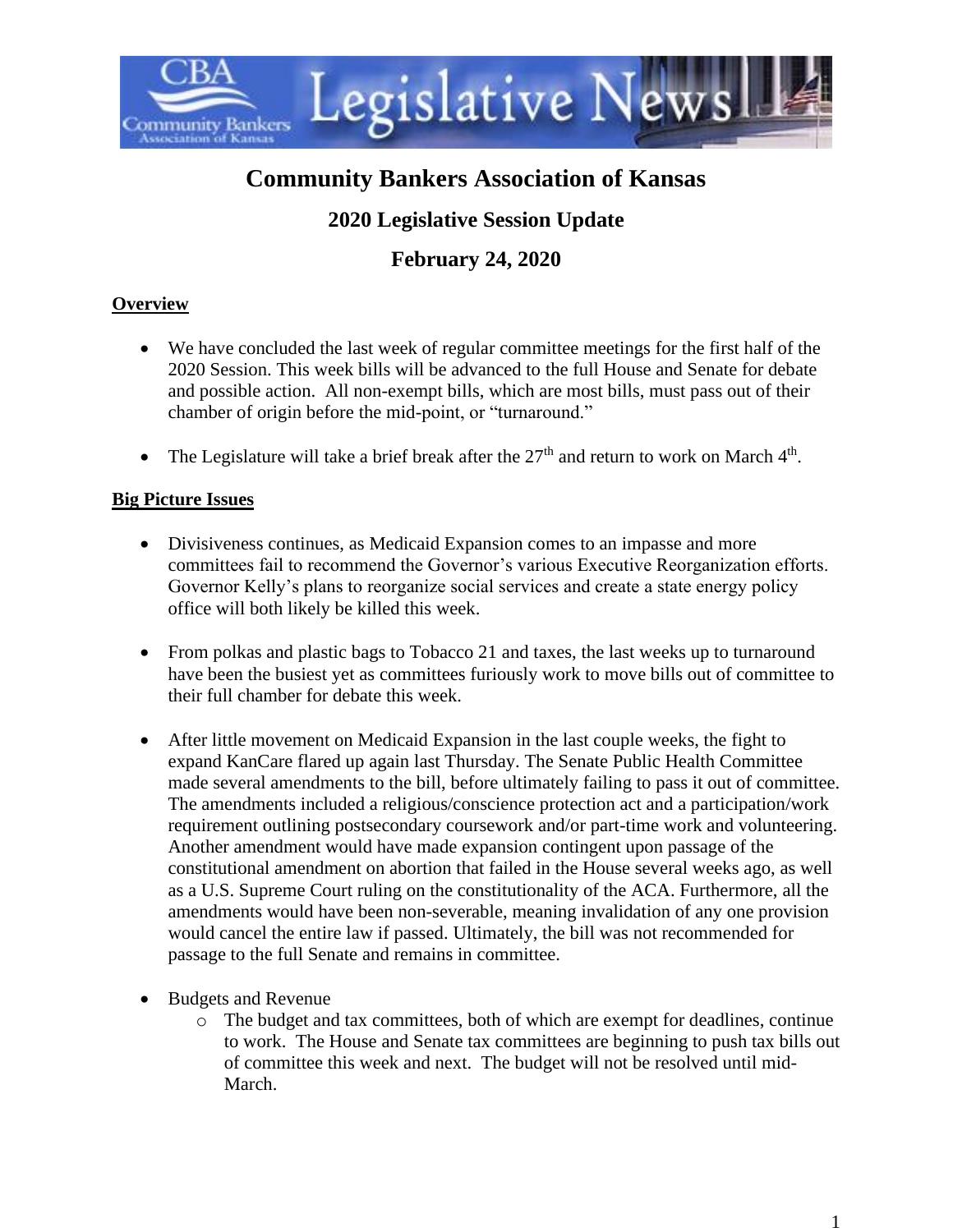## **Financial Institution Issues**

Senate Bill 259: Privilege tax deduction

- Currently awaiting action on the Senate floor this week. The bill should be debated between Tuesday and Thursday this week. If it passes, it will move over to the House for more hearings during the month of March.
- 2019 session KBA introduced SB 258 and SB 259. Neither bill had a hearing during the 2019 session. SB 258 imposed the privilege tax on credit unions and SB 259 reduced some privilege taxes on financial institutions.
- Fall 2019 interim committee work. Following contentious hearings in October before a joint House and Senate Financial Institutions Committee, the Committee chose to not advance SB 258 that imposes financial institutions privilege tax on credit unions compared to SB 259 that reduces a portion of the financial institutions' privilege tax in an attempt to equalize the ability to lend and compete with credit unions that do not pay state taxes on income. During the hearing credit unions made it clear they would not allow a bill that does not impact their business, SB 259, to proceed without opposition.
- Senate Bill 259 was heard in the Senate Financial Institutions and Insurance Committee over three days of hearings in mid-January.
- The committee sought to accommodate credit union demands for some changes to their benefit and the committee added an expanded field of membership for credit unions to the base bill. The change conforms to and does not exceed federal law, so credit unions do not gain a competitive advance beyond that already allowed by federal law.
- It is likely the bill in its current form will pass the Senate this week and face an equally vigorous debate in the House after the turnaround break.

Linked is a [current copy of SB 259,](http://www.kslegislature.org/li/b2019_20/measures/documents/sb259_01_0000.pdf) as amended by the [Senate committee,](http://www.kslegislature.org/li/b2019_20/committees/ctte_s_fin_inst_ins_1/) and includes the compromise language:

*"SB 259, as amended, would amend field of membership requirements placed on statechartered credit unions to increase the permissible geographic area for a credit union's field of membership. In addition, the bill would permit national banking associations, state banks, trust companies, and savings and loan associations, for all taxable years commencing after December 31, 2019, to deduct from net income the net interest income received from business loans attributed to Kansas and the net interest income received from single family residence loans to the extent such interest is included in the Kansas taxable income of a corporation."*

# **Update on State tax policy**

No tax bills have passed this session, but there is lots of action in several areas: sales tax, income tax, property tax, and local government taxing authority.

Internet sales tax and digital services taxes

• A variety of bills have been introduced that will allow the State to collect sales tax or compensating use tax on internet purchases as well as a sales tax on internet services like Netflix.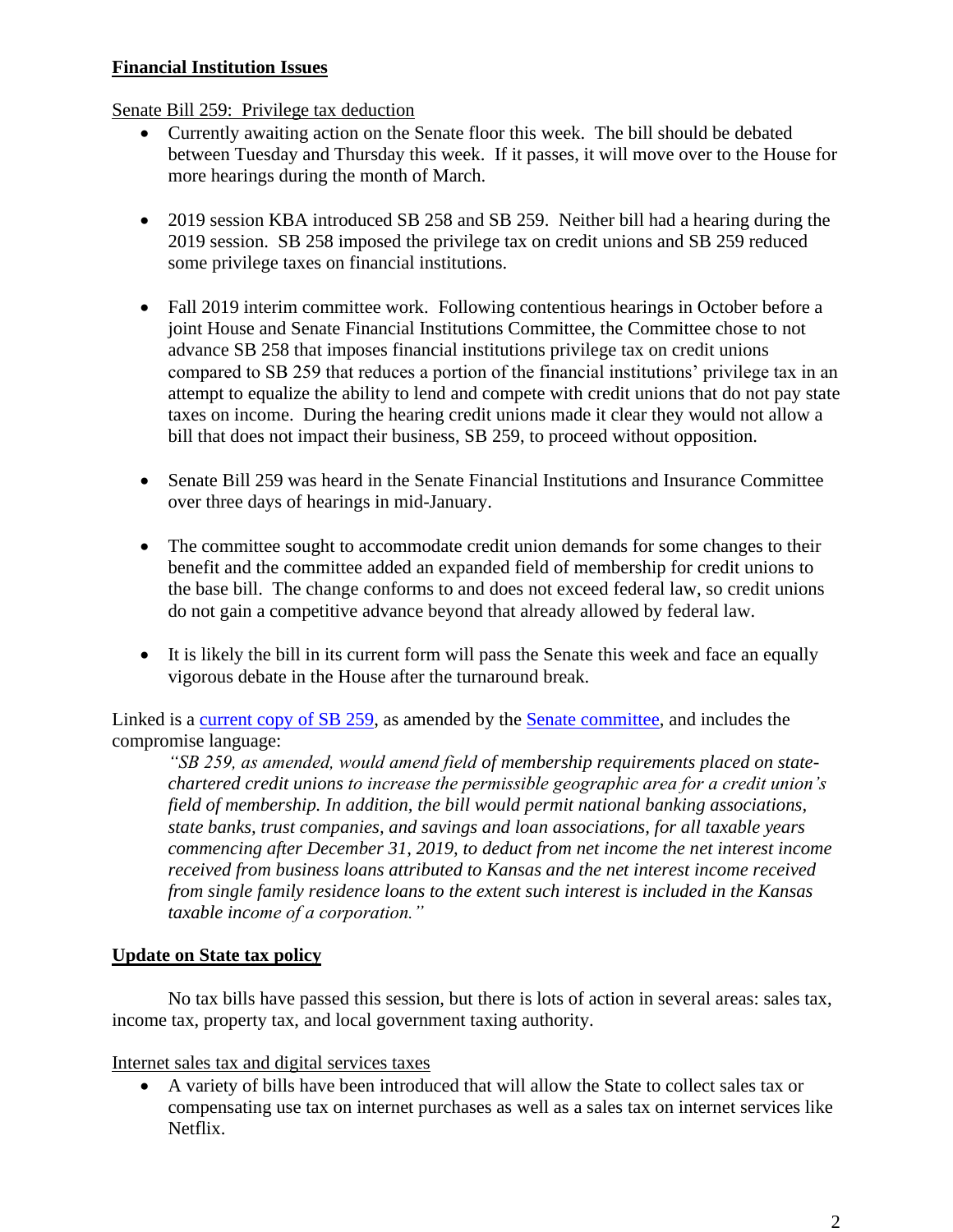- Resolution of internet sales tax is progressing better than the internet facilitators like Netflix.
- No bill has passed either chamber yet, but one key issue is ensuring the tax does not impact very small businesses by setting a minimum threshold for out of state internet sales. The Governor during the 2019 interim attempted to set guidelines with no minimum sales threshold to the objection of the Attorney General. The AG is supporting a House bill that would set a new minimum threshold for out-of-state internet sales tax collections conforming to the 2018 *Wayfair v South Dakota* decision. He supports tax policy on sales tax collections from out-of-state businesses with more than \$100,000 in sales or 200 or more transactions in the state.
- The administration disagrees and attempted to collect internet sales taxes without setting a minimum sales threshold. They argue a threshold of \$100,000 could cost the state about \$10.5 million in revenue. Nonetheless, the Legislature is pursuing internet sales tax based on the Attorney General's recommended \$100,000 threshold.

#### Income tax issues advancing

- Meanwhile, the discussion about income taxes continues, with House Tax taking the lead.
- The House Taxation committee is pursuing income tax measures: House Tax Committee passed to the full House HB 2538 that increases the standard deduction. HB 2538 raises the standard deduction to \$8,000 from \$7,500 for married couples and to \$4,000 from \$3,000 for single filers. The standard deduction for head of household would increase to \$6,000 from \$5,500. Increasing the standard deduction without the cost-of-living adjustment reduced the cost of the bill to about \$109 million over three years compared to \$148.8 million.
- HB 2005 allows Kansas taxpayers to itemize on their state returns if they didn't itemize on their federal returns. HB 2005, the itemized deduction bill, is intended to deal with the so-called revenue windfall that the state gained as a result of changes made in the federal tax code in 2017. This issue was addressed twice during the 2019 session and Governor Kelly vetoed legislation that included provisions allowing Kansans to itemize even if they took the standard deduction on their federal return. The bill, however, addresses personal tax itemizations but not the more expensive and complicated corporate provisions tackling repatriated income.
- Without changing the law, the state stands to gain millions from a change in the federal tax code that encourages taxpayers to take a generous standard deduction on their federal return rather than itemize. Taxpayers are less likely to itemize on their federal returns after Congress raised the standard deduction to \$24,000 for families and \$12,000 for individuals.
- Changing the law for itemized deductions would cost the state about \$60 million. The number of Kansans who itemized last year dropped in the current tax filing year; itemized filers were down by about 50 percent.
- Republican Rep. Steven Johnson, chairman of the House Tax Committee, is building up a variety of income tax bills, debating and passing them on the House floor to eventually meet in conference committee later at the end of the session. Meanwhile, the Senate is working on property tax issues.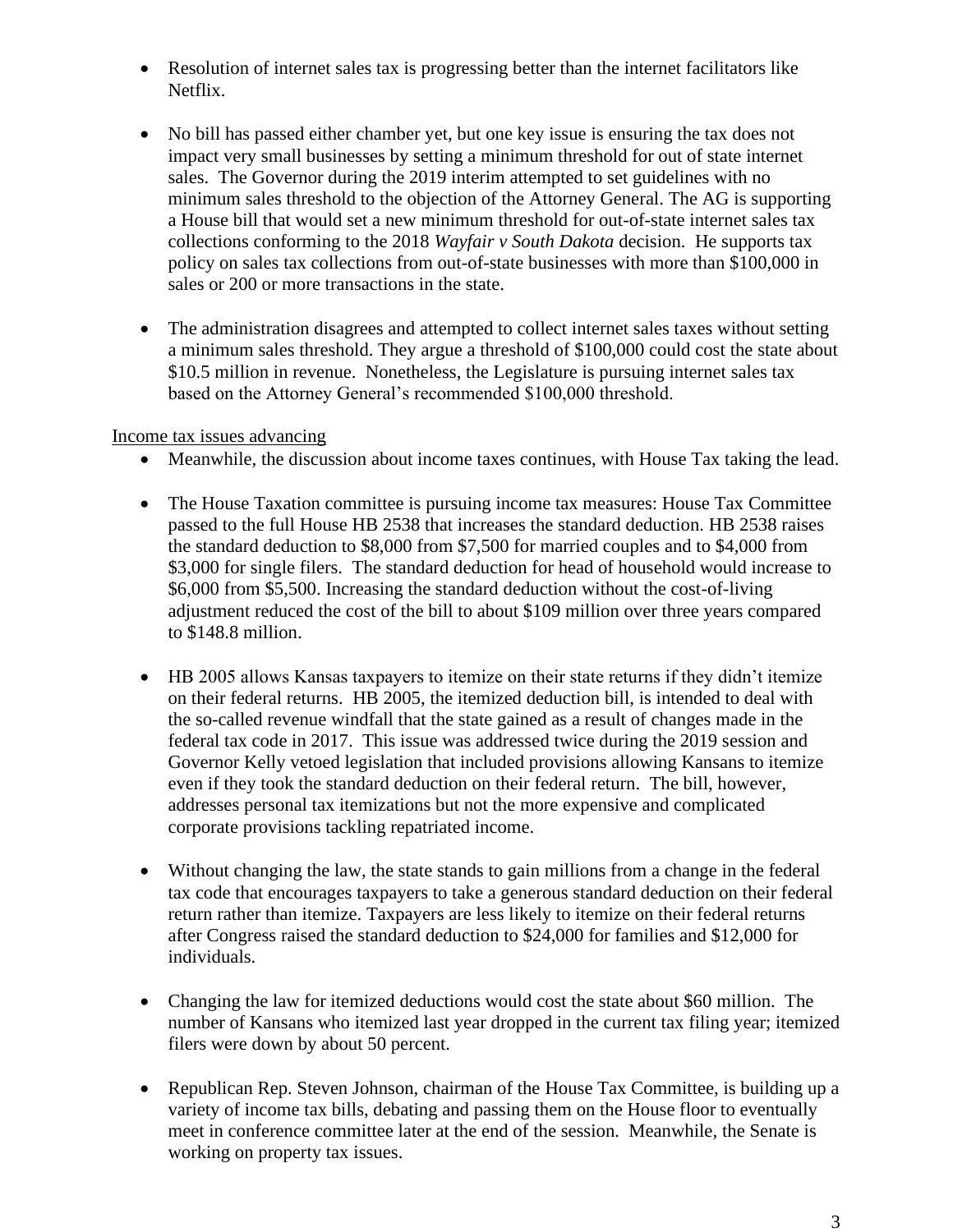### Property taxes

The Senate Taxation Committee has been focused on property tax-related issues. The Senate is seeking to remove the local government property tax lid that begin in 2015, after many have begun to question its effectiveness. The committee is emphasizing transparency and attempting to manage the appraisal process.

### Changing the local government tax lid

- SB 294: Creates public notice and public hearings requirements regarding the tax levy and extensive procedures if the tax levy is ever considered for an increase.
- Repeals the current tax lid on local government tax growth beyond an inflationary cap each year.
- SB 294 removes the cap but implements notification and hearing procedures to increase local revenue.
- Instead of allowing increased assessed valuation to be gained under a current mill levy, the proposal would require any increase in the amount of revenue raised to be handled through published notification of citizens, a public hearing, and a vote confirming the city budget.
- In the Senate awaiting action.

Appraisal changes

- Senate Tax Committee is looking at many ways to gain control over what they believe are out of control appraisal processes.
- Property Tax Bills: A variety of bills related to property taxes and the Board of Tax Appeals training, procedures, and evaluation criteria have been introduced in the Senate. Of particular note are:
	- SB 301: Move appraisal to three-year cycle. Hearing in Senate Tax 2/19.
		- May still pass to full Senate by Monday.
	- SB 295: Maintenance improvement of property cannot be the cause to increase appraisal.
		- Passed out of committee, in Senate awaiting action.
	- SB 272: Prohibit BOTA from increasing valuation above appraisal during appeal.
		- Passed out of committee, in Senate awaiting action.

### Other related issues

Defeat of the Governor's plan to amortize future KPERS payments.

- For the second year the Governor announced a plan to amortize the KPERS unfunded liability. After several years of underfunding, the liability payments have increased and the governor proposed to pay over \$500 million in KPERS obligations, saving \$200 million in interest payments. The cost, on the other hand, would extend the 25-year payment period by 15 more years at a cost of \$4.4 billion.
- The Legislature has taken no action to consider the Governor's proposal.